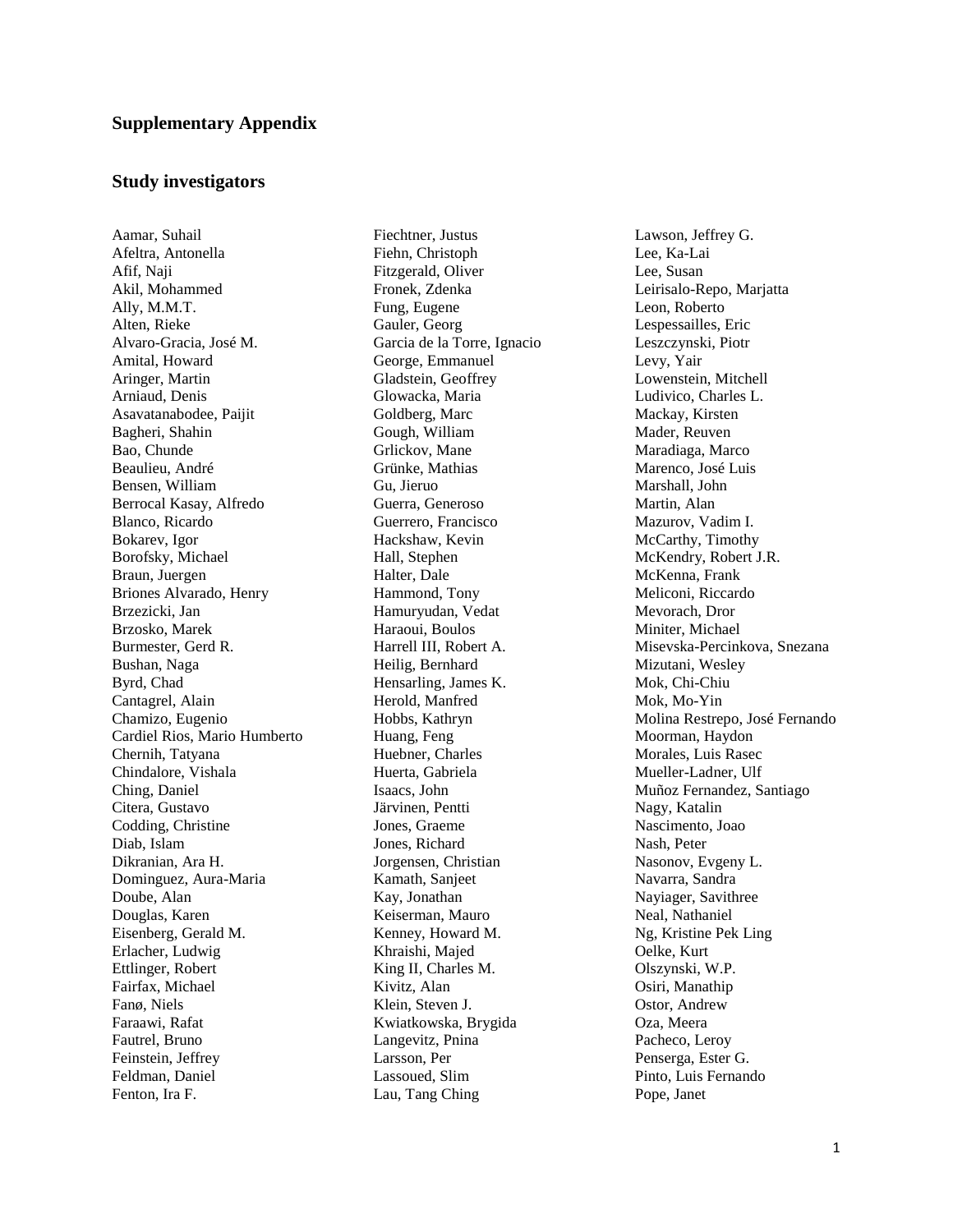Popova, Tatiana Potts, Jenny Provenza, José Queiro, Ruben Radominski, Sebastiao Ramos-Remus, Cesar Reitblat, Tatiana Rensburg, Van Reshetko, Olga Reuter, Helmut Rigby, William Rischmueller, Maureen Roccatello, Dario Rodriguez, Isaura Rojkovich, Bernadett Rosal Palomo, Erick Rosenberg, David Rosner, Itzhak Rubbert-Roth, Andrea Saadeh, Constantine K. Salvarani, Carlo Samayoa, Eduardo Sanchez, Alfredo

Sandhu, Ravinder Sarzi Puttini, Piercarlo Saykovskiy, Roman Scarpellini, Magda Schechtman, Joy Scotton, Antonio Sebba, Anthony I. Seriolo, Bruno Sfikakis, Petros Shaikh, Saeed Sheeran, Tom Shergy, William Shilkina, Nataliya Shmidt, Evgeniya I. Silva, Nilzio Silva, José Silverfield, Joel Siri, Daniel Siripaitoon, Boonjing Snyder, Arthur Sorotskaya, Valentina Spindler, Alberto Szekanecz, Zoltan

Szucs, Gabriella Tan, Perry Tate, Guillermo Tony, Hans-Peter Totemchokchyakarn, Kitti Trapp, Robert Tremblay, Jean-Luc Tyurin, Vladimir Ximenes, Antonio Carlos Valentini, Gabriele Valesini, Guido van Vollenhoven, Ronald Von Hinueber, Ulrich Walker, David Waller, Phillip Wang, Guochun Wassenberg, Siegfried Wendler, Jorg Wollenhaupt, Juergen Yakushin, Sergey Youssef, Peter Zazueta, Beatriz Zerbini, Cristiano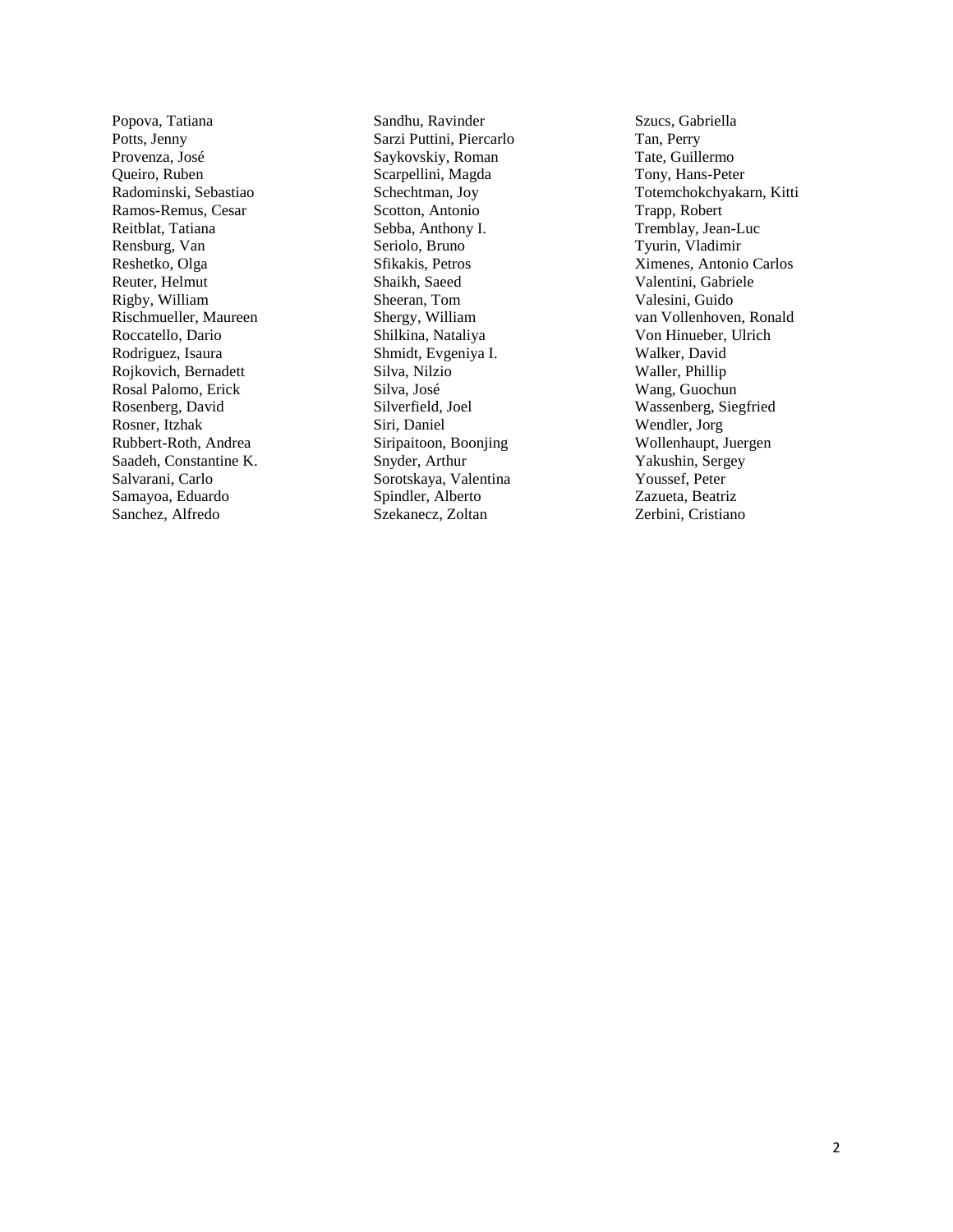# **Methods**

#### *Trial design*

The randomisation sequence was determined by the sponsor and implemented using a vendor-operated interactive voice response system. To prevent potential unblinding of the efficacy assessor because of observed efficacy or laboratory changes, a dual assessor approach was used to evaluate efficacy and safety. Central laboratories (BioClinica, Inc., Newtown, PA, United States; and Covance, Geneva, Switzerland), blinded to treatment, were used to read x-rays.

The protocol was amended on 14 December 2009 to cap dosing of TCZ/placebo at 800 mg in patients weighing more than 100 kg and to remove the maximum weight limit of 150 kg. This was based on data from the sponsor's clinical development program in adult patients with rheumatoid arthritis, which indicated that additional benefit was not achieved when the TCZ dose was increased above 800 mg.

#### *Patients*

Disease-modifying anti-rheumatic drugs (DMARDs) had to be withdrawn for an appropriate washout period before baseline (leflunomide for ≥12 weeks or ≥14 days after standard cholestyramine or activated charcoal washout; azathioprine for ≥4 weeks). Intravenous or intramuscular corticosteroids were not permitted. Use of lipid-lowering agents in patients with elevated lipid levels was strongly encouraged in conjunction with the treating physician's clinical judgement and treatment guidelines. Patients had to have no evidence of active tuberculosis infection at enrolment, no active tuberculosis requiring treatment within the previous 3 years and no latent tuberculosis.

#### *Sensitivity analyses*

Sensitivity analyses were performed on the primary endpoint using last-observation-carried-forward imputation for missing data. Analysis of the observed data with no imputation for missing data was also performed. A Cochran-Mantel-Haenszel chi-squared test stratified by the stratification factors applied at randomisation was also performed as supportive analysis. Binary and categorical endpoints, including Disease Activity Score using 28 joints– erythrocyte sedimentation rate (DAS28-ESR) and American College of Rheumatology (ACR) remission, used nonresponder imputation if remission status could not be determined. Last-observation-carried-forward was used for missing joint counts, and no imputation was used for missing ESR, patient or physician Visual Analogue Scale assessments or Health Assessment Questionnaire–Disability Index scores. If C-reactive protein data were not available, ESR was used instead. Linear extrapolation was used for missing radiographic data, provided a baseline and at least one post-baseline reading were available. Sensitivity analysis including observed data only was also performed.

## **Results**

#### *Patients*

The study was conducted at 237 sites in 35 countries. Sites were located in Argentina, Australia, Austria, Brazil, Canada, China, Colombia, Denmark, Finland, France, Germany, Greece, Guatemala, Hong Kong, Hungary, Ireland, Israel, Italy, Macedonia, Mexico, New Zealand, Panama, Peru, Philippines, Poland, Portugal, Russia, Singapore, South Africa, Spain, Sweden, Thailand, Turkey, United Kingdom and the United States. The first patient was screened on 30 September 2009, and the first patient was enrolled on 19 October 2009. The last patient completed week 52 on 23 May 2012.

Most patients increased their MTX dose to a 15-mg or 20-mg weekly regimen, as shown in table S2 (data related to dose excluded all patients randomly assigned to the TCZ monotherapy group because they did not receive active MTX). By baseline weight (which varied considerably among patients, though most were in the middle weight category; table S3), a consistent linear impact of weight on MTX dose was observed (table S4). The mean (SD) cumulative dose of MTX was 755.8 (276.16) mg, 725.6 (280.34) mg and 672.3 (297.31) mg in the placebo+MTX, 4-mg/kg TCZ+MTX and 8-mg/kg TCZ+MTX groups, respectively. The mean (SD) MTX dose per week was 15.6 (5.41), 15.2 (5.71) and 14.3 (6.19) mg, respectively, from baseline to week 24 and 16.4 (5.19), 15.7 (5.70) and 14.7 (6.17) mg, respectively, from baseline to week 52.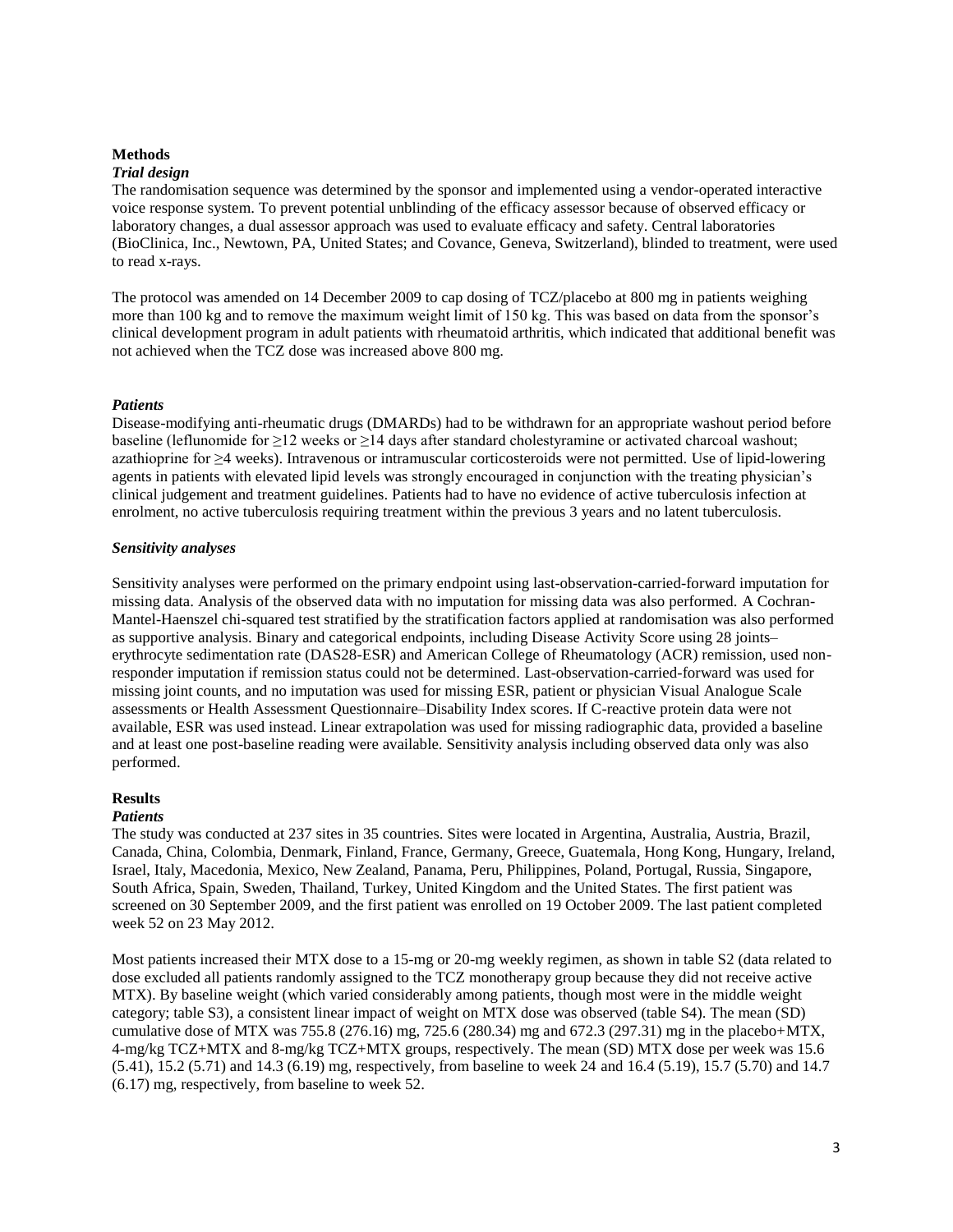## *Efficacy*

Logistic regression analysis demonstrated that patients receiving the TCZ regimens were 2.7 to 4.8 times more likely to achieve DAS28-ESR remission at week 24 than those receiving MTX monotherapy; however, the comparison with placebo+MTX occurred after the break in hierarchical testing for the 4-mg/kg TCZ+MTX group (Table 2). Observed case and last-observation-carried-forward sensitivity analyses reached similar conclusions (table S5). Identical values to those of the primary analysis were obtained for each treatment group using the Cochran-Mantel-Haenszel chi-squared test supportive analysis: higher proportion of patients achieved DAS28 remission in the TCZ treatment group (44.8% [8 mg/kg TCZ+MTX], 38.7% [8 mg/kg TCZ+placebo] and 31.9% [4 mg/kg TCZ+MTX]) compared with 15% [placebo+MTX]. The observed analysis results for changes in radiographic score (mTSS), for which no imputation was made for missing results, were similar to the linearly extrapolated results (figure S2). Last-observation-carried-forward was used to impute missing data for some components of certain secondary endpoints and in sensitivity analysis of the primary endpoint; however, this method has known limitations.<sup>1</sup> Nevertheless, observed case sensitivity analysis of the primary endpoint provided consistent results.

### *Safety*

Five serious myocardial infarctions developed: one each in the 8-mg/kg TCZ+MTX and the 8-mg/kg TCZ+placebo groups and three in the 4-mg/kg TCZ+MTX group. All five patients had cardiovascular risk factors that might have contributed to the myocardial infarction event.

### **Reference**

1. Molenberghs G. What to do with missing data [editorial]? *J R Stat Soc: Series A* (Statistics in Society) 2007;170:861-63.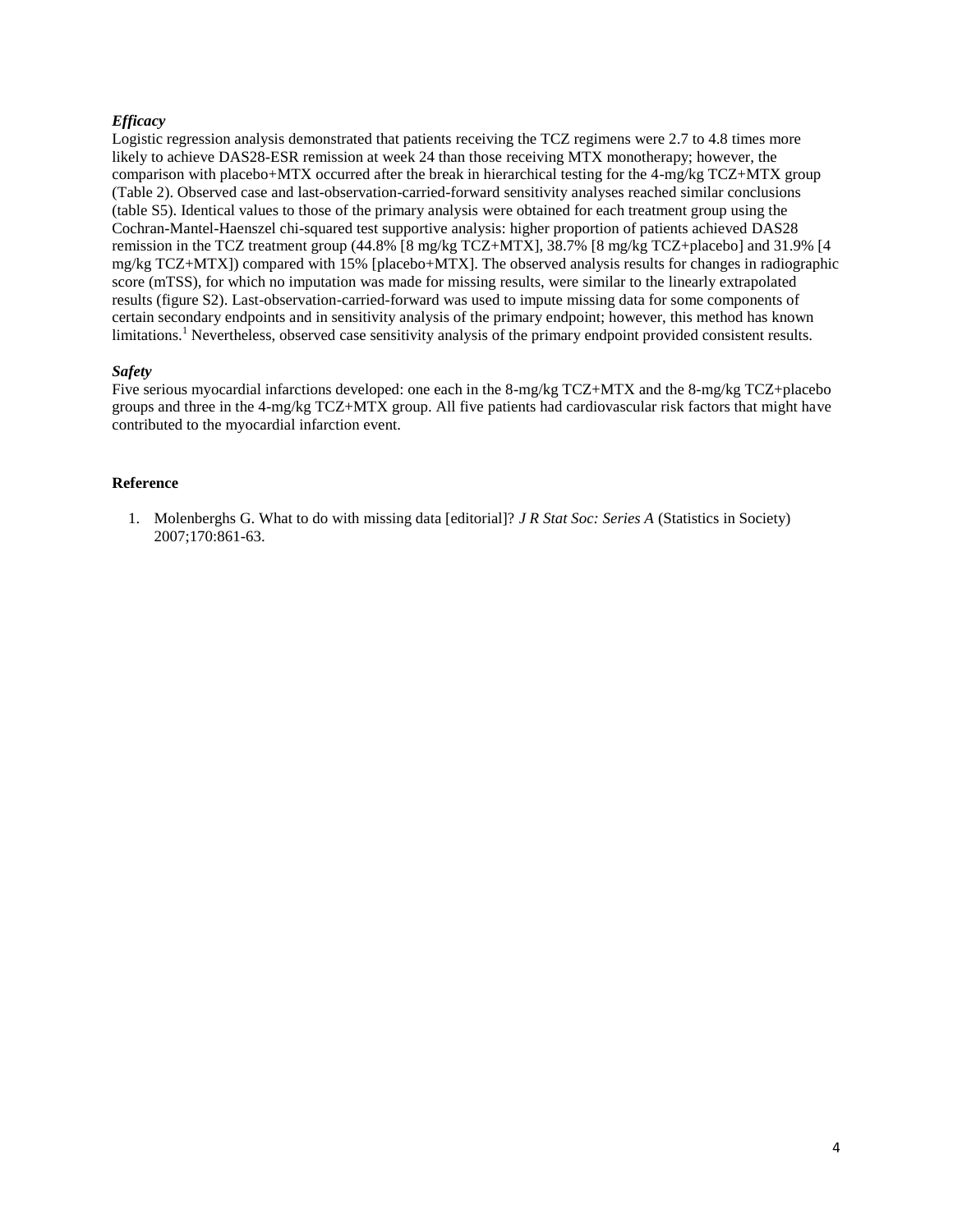**Supplementary Figure S1** Change from baseline in SF-36 (A) PCS and (B) MCS (ITT population).

MCS, Mental Component Summary score; MTX, methotrexate; PCS, Physical Component Summary score; SF-36, Short Form 36; ITT, intent-to-treat TCZ, tocilizumab.



 $\mathbf B$ 

 $\blacktriangle$ 



\*Comparison occurred after the break in hierarchically ordered testing sequence.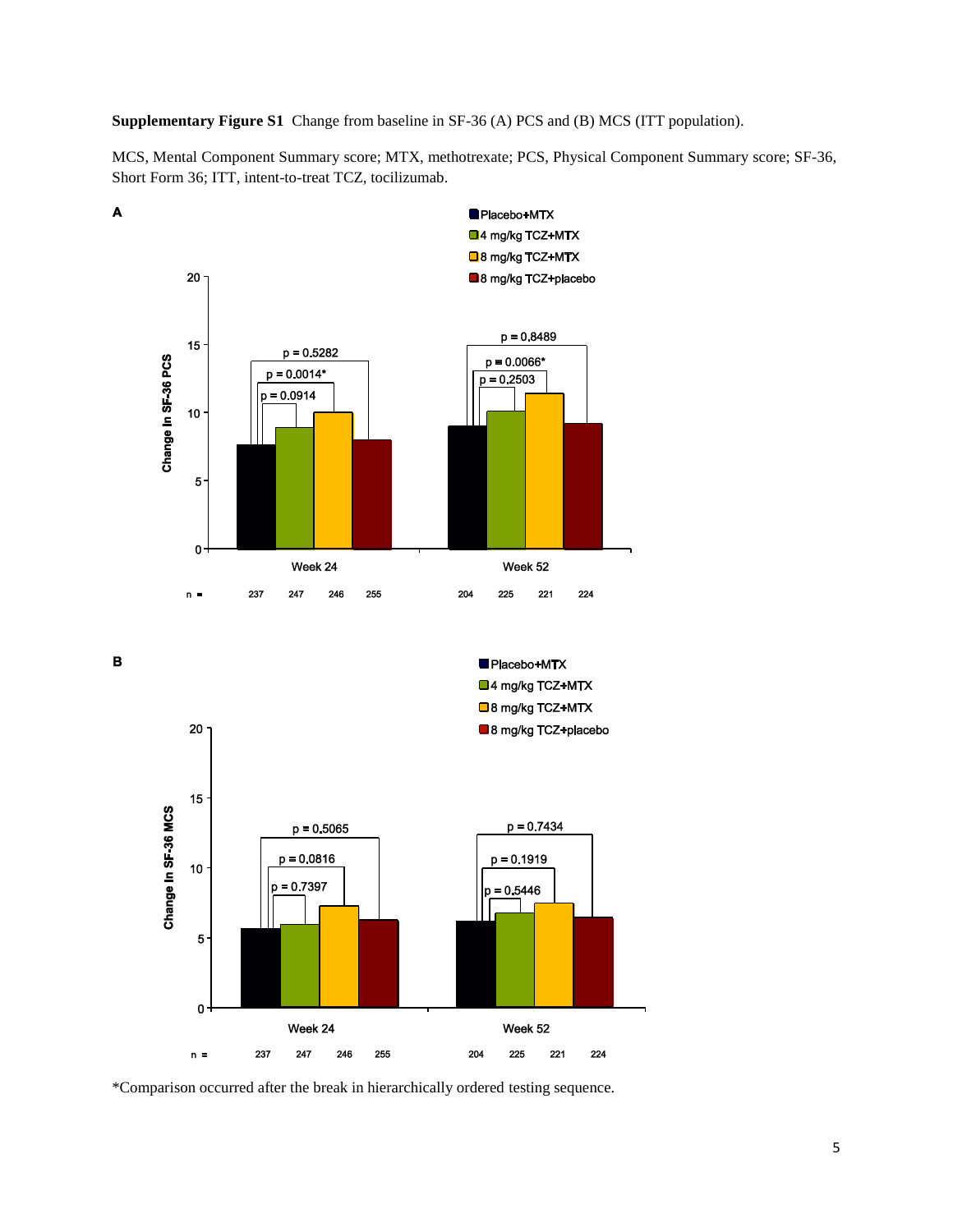**Supplementary Figure S2** Percentages of patients with no radiographic progression (change from baseline ≤0 in mTSS) at week 24 and week 52 (ITT population).

ITT, intent-to-treat; mTSS, van der Heijde–modified total Sharp score; MTX, methotrexate; TCZ, tocilizumab.

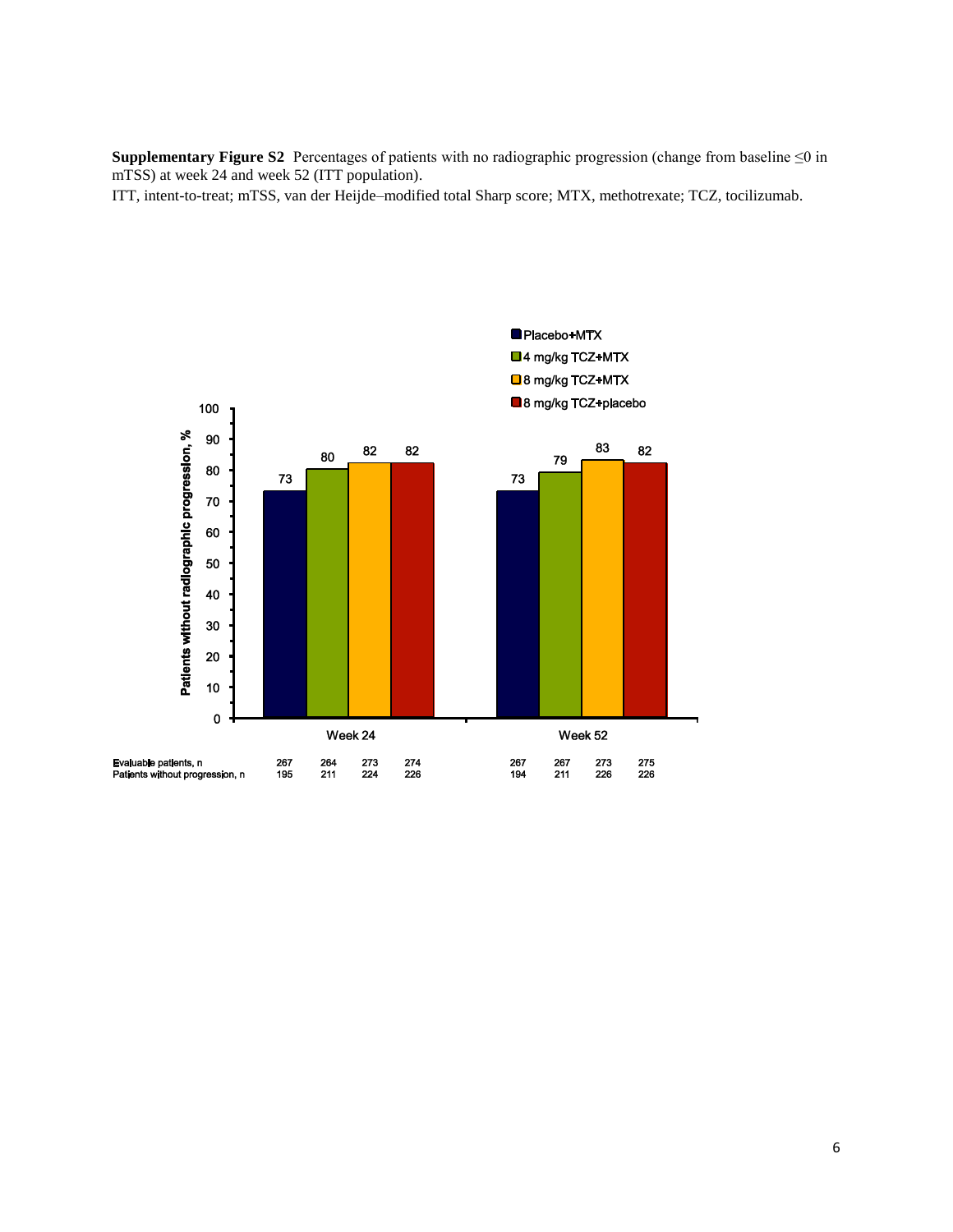

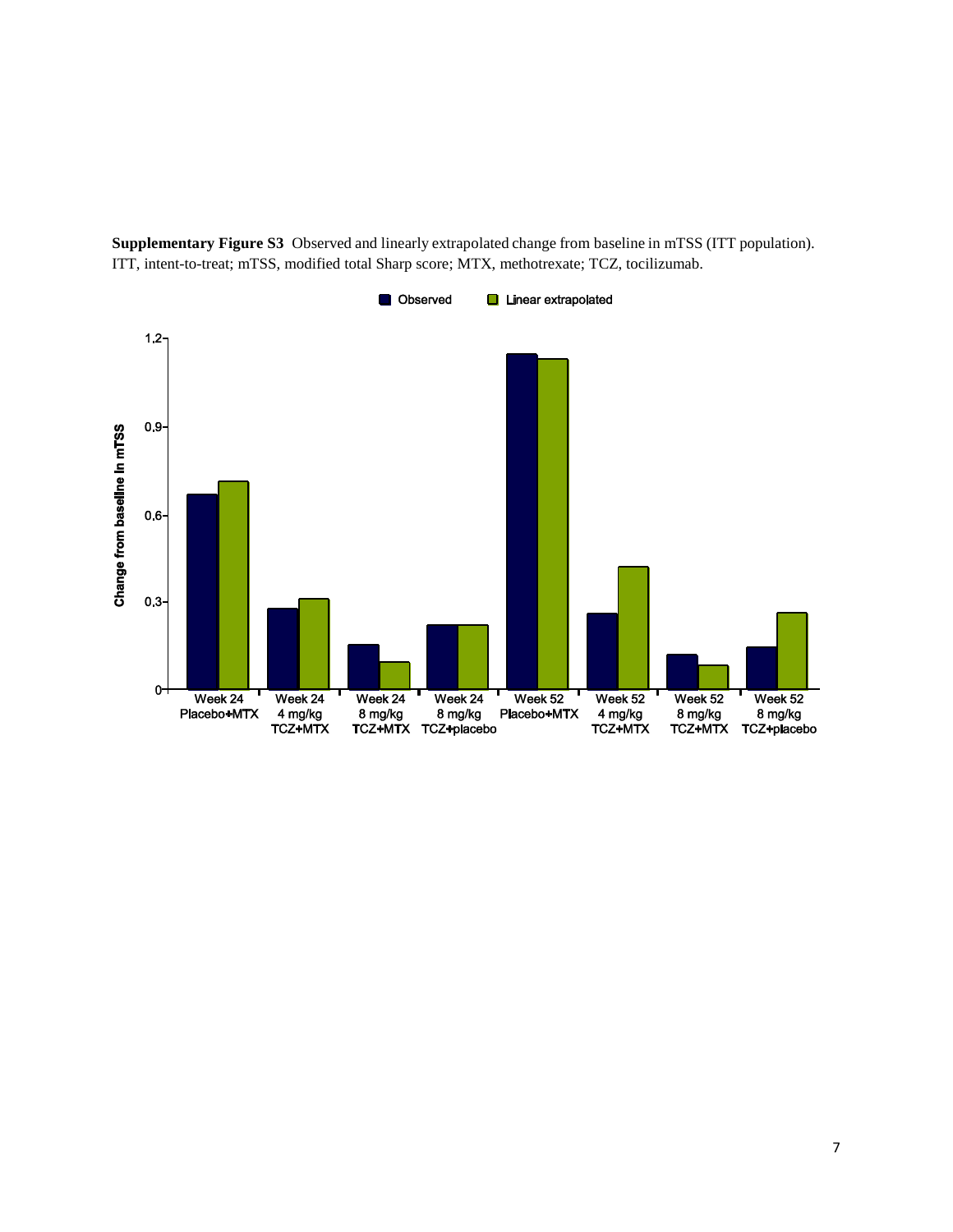| Order           | <b>Endpoint</b>                                                                                                | TCZ dose (mg/kg)             |
|-----------------|----------------------------------------------------------------------------------------------------------------|------------------------------|
|                 |                                                                                                                | compared with<br>placebo+MTX |
| $\mathbf{1}$    | Proportion of patients with DAS28 remission response (DAS28 < 2.6) at<br>week 24                               | $8+MTX$                      |
| $\overline{2}$  | Proportion of patients with ACR50 response at week 24                                                          | $8+MTX$                      |
| $\overline{3}$  | Proportion of patients with ACR70 response at week 24                                                          | $8+MTX$                      |
| $\overline{4}$  | Proportion of patients with ACR20 response at week 24                                                          | $8+MTX$                      |
| $\overline{5}$  | Change from baseline in mTSS at week 52                                                                        | $8+MTX$                      |
| 6               | Change from baseline in modified Sharp erosion score at week 52                                                | $8+MTX$                      |
| $\overline{7}$  | Proportion of patients with a DAS28 remission response (DAS28 <2.6) at<br>week 52                              | $8+MTX$                      |
| 8               | Proportion of patients with ACR50 response at week 52                                                          | $8+MTX$                      |
| 9               | Proportion of patients with ACR70 response at week 52                                                          | $8+MTX$                      |
| 10              | Proportion of patients with ACR20 response at week 52                                                          | $8+MTX$                      |
| 11              | Change from baseline in HAQ-DI score at week 52                                                                | $8+MTX$                      |
| $\overline{12}$ | Change from baseline in HAQ-DI score at week 24                                                                | $8+MTX$                      |
| 13              | Proportion of patients with DAS28 remission response (DAS28 < 2.6) at<br>week 24                               | 8 (monotherapy)              |
| 14              | Proportion of patients with ACR50 response at week 24                                                          | 8 (monotherapy)              |
| 15              | Proportion of patients with ACR70 response at week 24                                                          | 8 (monotherapy)              |
| 16              | Change from baseline in mTSS at week 52                                                                        | 8 (monotherapy)              |
| $\overline{17}$ | Change from baseline in modified Sharp erosion score at week 52                                                | 8 (monotherapy)              |
| 18              | Proportion of patients with DAS28 remission response (DAS28 < 2.6) at<br>week 24                               | $4+MTX$                      |
| 19              | Proportion of patients with ACR50 response at week 24                                                          | $4+MTX$                      |
| $\overline{20}$ | Proportion of patients with ACR70 response at week 24                                                          | $4+MTX$                      |
| 21              | Change from baseline in mTSS at week 52                                                                        | $4+MTX$                      |
| $\overline{22}$ | Change from baseline in modified Sharp erosion score at week 52                                                | $4+MTX$                      |
| 23              | Proportion of patients with ACR20 response at week 24                                                          | 8 (monotherapy)              |
| 24              | Proportion of patients with DAS28 remission response (DAS28 < 2.6) at<br>week 52                               | 8 (monotherapy)              |
| 25              | Proportion of patients with ACR50 response at week 52                                                          | 8 (monotherapy)              |
| 26              | Proportion of patients with ACR70 response at week 52                                                          | 8 (monotherapy)              |
| $\overline{27}$ | Proportion of patients with ACR20 response at week 52                                                          | 8 (monotherapy)              |
| 28              | Change from baseline in HAQ-DI score at week 52                                                                | 8 (monotherapy)              |
| 29              | Change from baseline in HAQ-DI score at week 24                                                                | 8 (monotherapy)              |
| $30\,$          | Proportion of patients with ACR20 response at week 24                                                          | $4+MTX$                      |
| $\overline{31}$ | Proportion of patients with DAS28 remission response (DAS28 <2.6) at<br>week 52                                | $4+MTX$                      |
| 32              | Proportion of patients with ACR50 response at week 52                                                          | $4+MTX$                      |
| 33              | Proportion of patients with ACR70 response at week 52                                                          | $4+MTX$                      |
| 34              | Proportion of patients with ACR20 response at week 52                                                          | $4+MTX$                      |
| 35              | Change from baseline in HAQ-DI score at week 52                                                                | $4+MTX$                      |
| 36              | Change from baseline in HAQ-DI score at week 24                                                                | $4+MTX$                      |
| 37              | Major clinical response (defined as achieving continuous 6-month period of<br>success by the ACR70) at week 52 | $8+MTX$                      |
| 38              | Change from baseline in modified Sharp JSN score at week 52                                                    | $8+MTX$                      |
| 39              | Major clinical response at week 52                                                                             | 8 (monotherapy)              |
| 40              | Change from baseline in modified Sharp JSN score at week 52                                                    | 8 (monotherapy)              |
| 41              | Major clinical response at week 52                                                                             | $4+MTX$                      |
| 42              | Change from baseline in modified Sharp JSN score at week 52                                                    | $4+MTX$                      |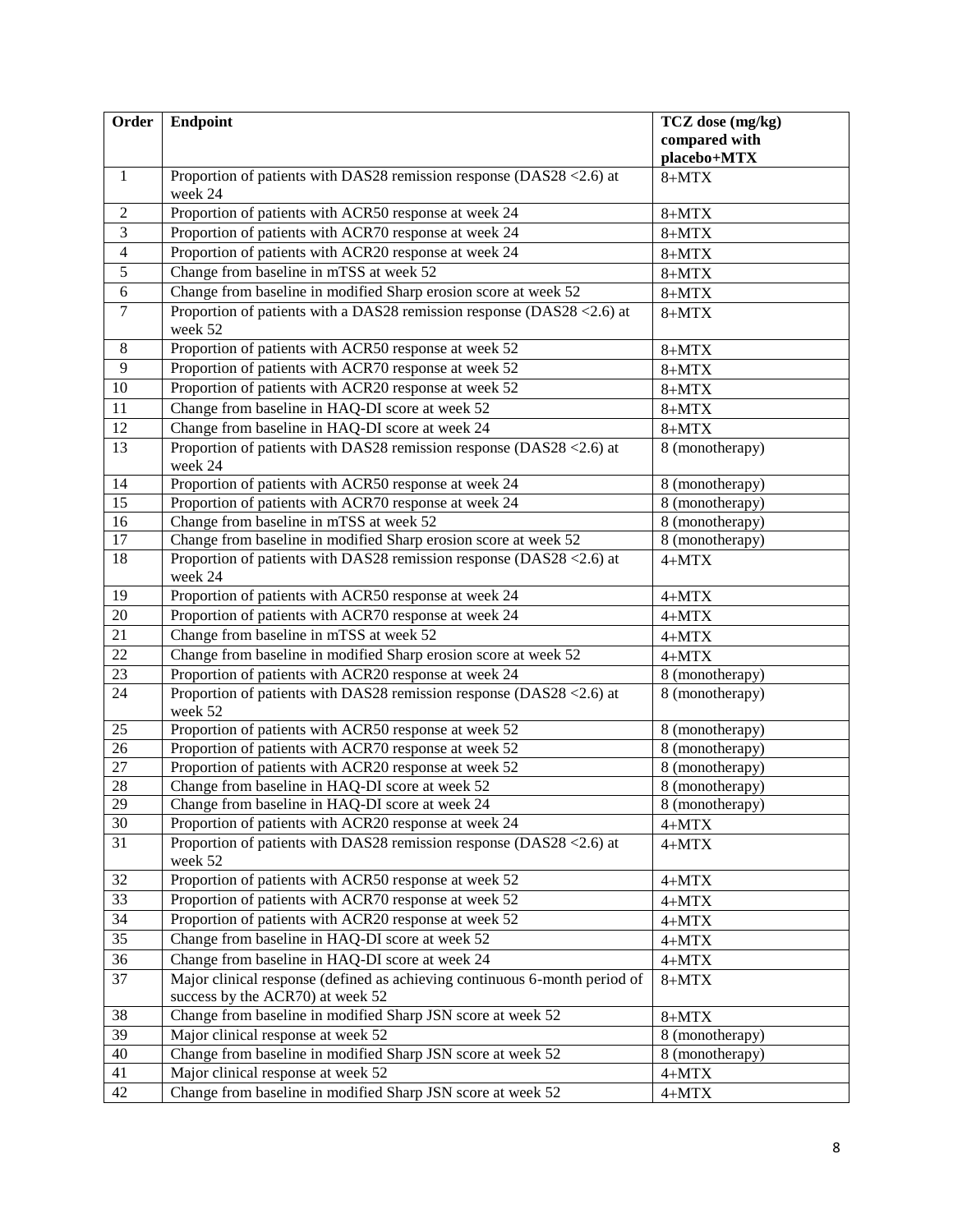| 43 | Change from baseline in SF-36 Physical Component<br>score at week 24 | $8+MTX$         |
|----|----------------------------------------------------------------------|-----------------|
| 44 | Change from baseline in SF-36 Physical Component<br>score at week 52 | $8+MTX$         |
| 45 | Change from baseline in SF-36 Physical Component<br>score at week 24 | 8 (monotherapy) |
| 46 | Change from baseline in SF-36 Physical Component<br>score at week 52 | 8 (monotherapy) |
| 47 | Change from baseline in SF-36 Physical Component<br>score at week 24 | $4+MTX$         |
| 48 | Change from baseline in SF-36 Physical Component<br>score at week 52 | $4+MTX$         |

**Supplementary Table S1** Hierarchical chain of efficacy endpoints for statistical testing. Endpoints were evaluated sequentially in a fixed hierarchy of statistical testing (with prioritisation of the primary comparator group, 8 mg/kg TCZ+MTX) to reduce the occurrence of false-positive conclusions resulting from multiple testing. ACR, American College of Rheumatology; DAS28, Disease Activity Score using 28 joints; HAQ-DI, Health Assessment Questionnaire–Disability Index; JSN, joint space narrowing; mTSS, modified total Sharp score; MTX, methotrexate; SF-36, Short Form 36; TCZ, tocilizumab.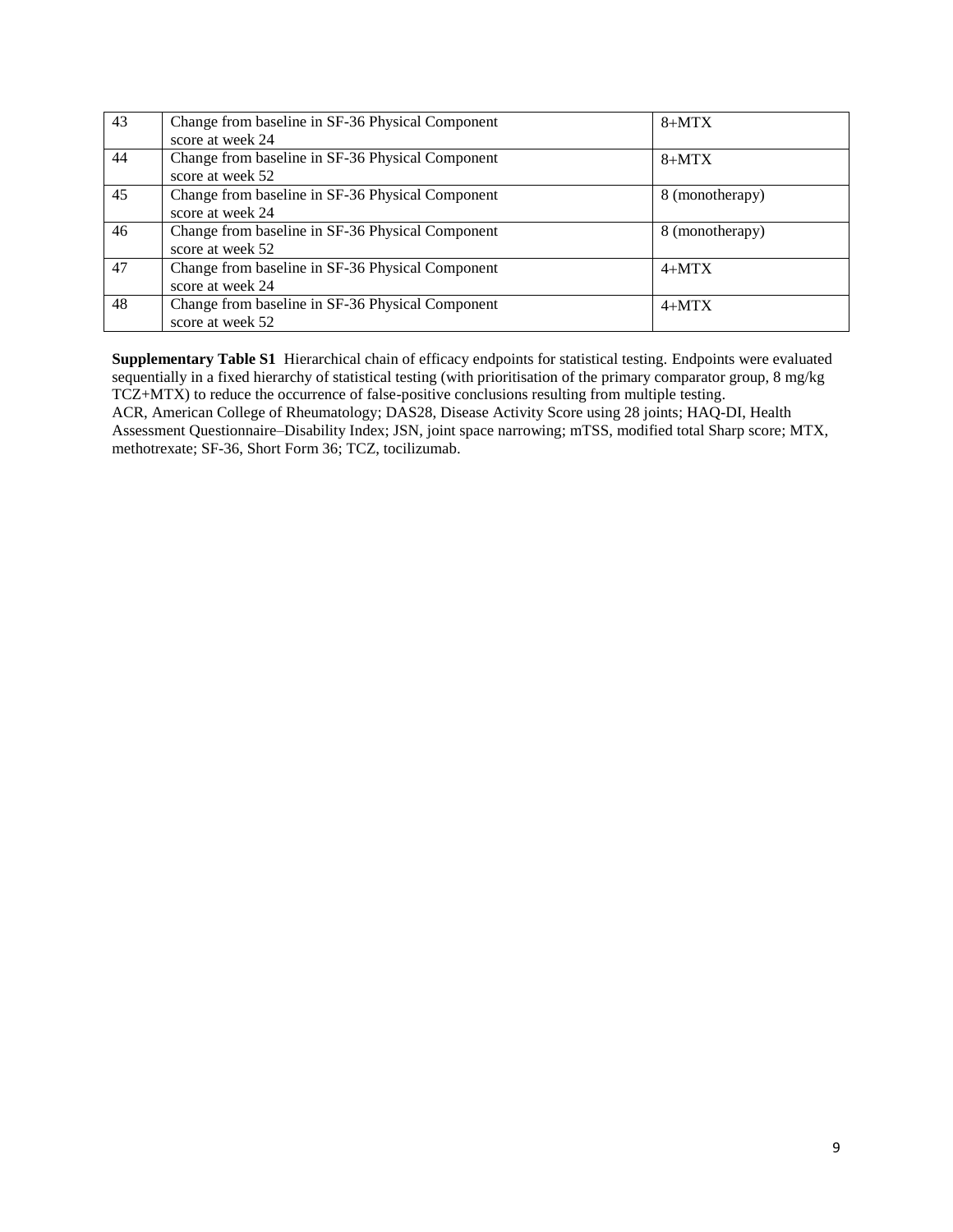| <b>Highest</b><br><b>MTX</b> dose<br>recorded<br>(mg/week) | <b>Frequency</b><br>(number of<br>patients) | Percentage<br>(%) |
|------------------------------------------------------------|---------------------------------------------|-------------------|
| 7.5                                                        | 33                                          | 3.8               |
| 10                                                         |                                             | 0.1               |
| <b>15</b>                                                  | <b>120</b>                                  | 13.9              |
| 18.75                                                      |                                             | 0.1               |
| <b>20</b>                                                  | 699                                         | 80.9              |
| 22.5                                                       |                                             | 0.1               |
| 25                                                         | 4                                           | 0.5               |
| 30                                                         |                                             | 0.1               |
| 40                                                         | 2                                           | 0.2               |
| 52.5                                                       |                                             | 0.1               |
| 60                                                         |                                             | $0.1\,$           |

**Supplementary Table S2** Frequency of patients by highest dose recorded (n=864). Data related to MTX dose excluded all patients randomly assigned to the TCZ monotherapy group because they did not receive active MTX. Five patients took a high dose of MTX (>25 mg/week) in error for 1 week only; patients returned to their usual dose after the deviation. MTX, methotrexate.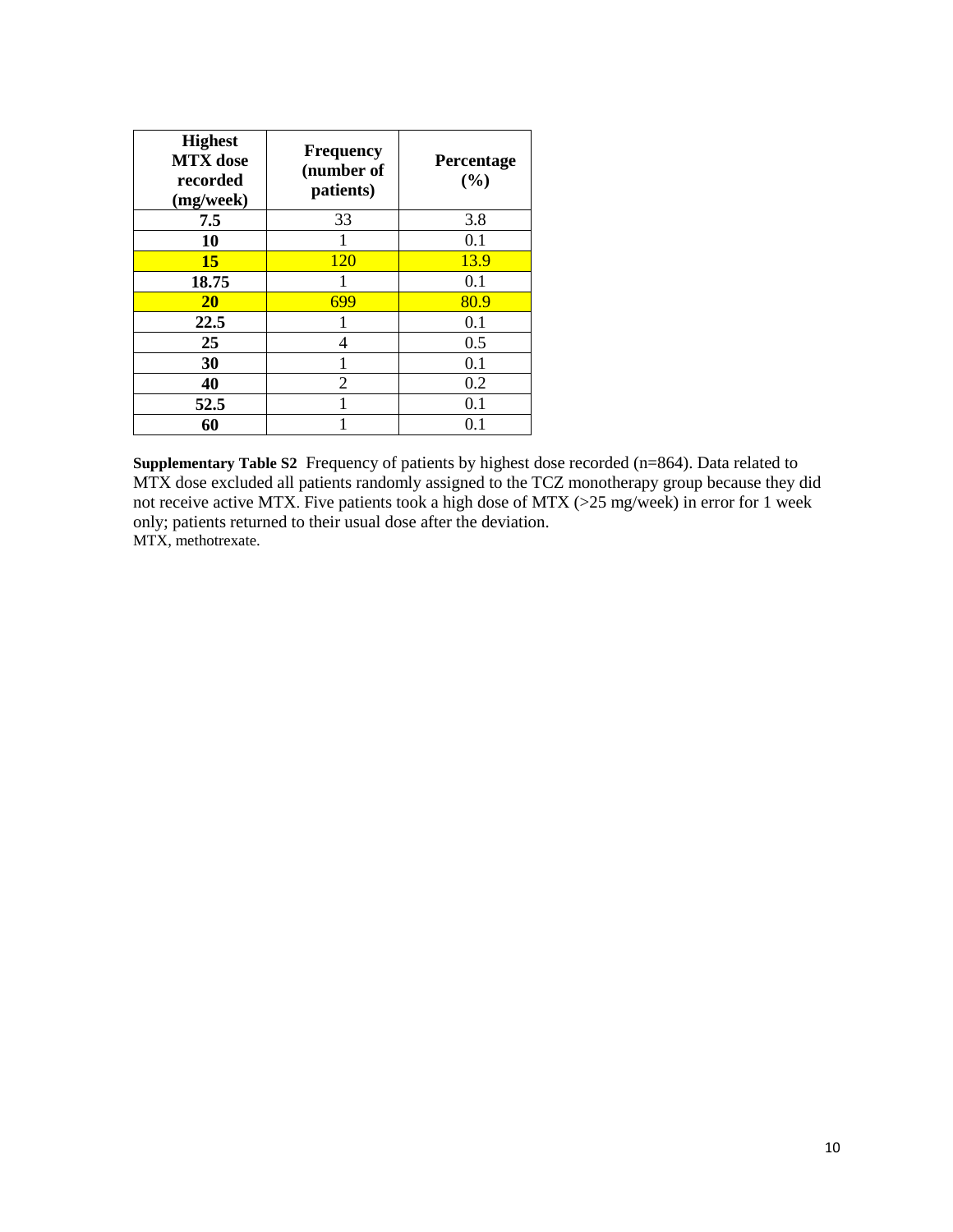| Weight<br>Category | n   | <b>Mean</b> | <b>SD</b> | <b>Median</b> | Min   | <b>Max</b> |
|--------------------|-----|-------------|-----------|---------------|-------|------------|
| $<$ 60 kg          | 257 | 52.81       | 5.16      | 54.0          | 36.7  | 59.8       |
| $60-100$ kg        | 804 | 76.15       | 10.59     | 75.0          | 60.0  | 100.0      |
| $>100$ kg          | 101 | 116.47      | 14.36     | 111.4         | 101.0 | 167.3      |
| Overall            | 162 | 74.49       | 18.99     | 71.8          | 36.7  | 167.3      |

**Supplementary Table S3** Descriptive summary statistics of baseline weight (kg). Max, maximum; Min, minimum; SD, standard deviation.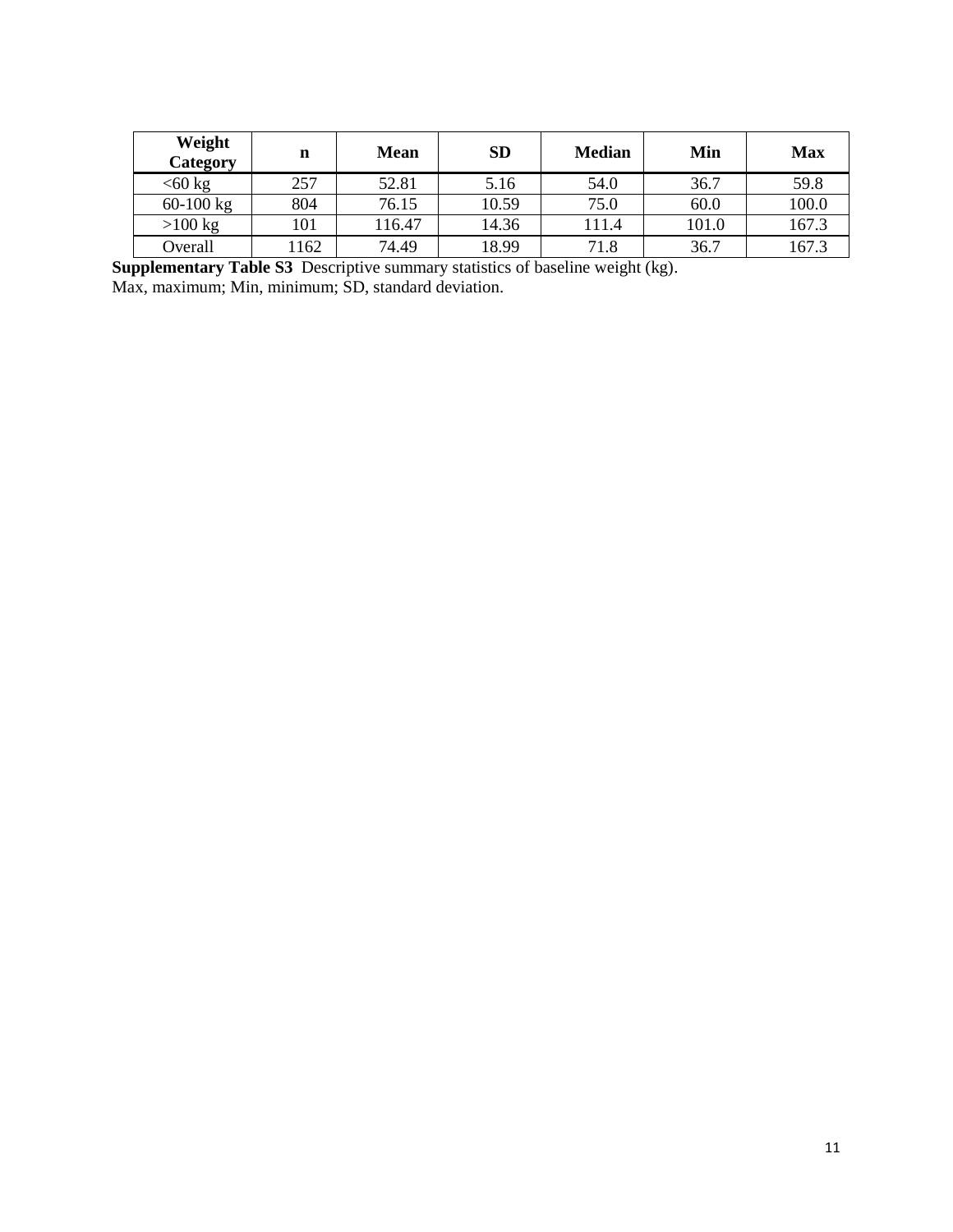| Weight<br>Category | n   | <b>Mean</b> | <b>SD</b> | <b>Median</b> | Min  | <b>Max</b> |
|--------------------|-----|-------------|-----------|---------------|------|------------|
| $<60$ kg           | 197 | 0.36        | 0.077     | 0.36          | 0.13 | 0.80       |
| 60-100 kg          | 589 | 0.26        | 0.063     | 0.26          | 0.08 | 0.88       |
| $>100$ kg          | 78  | 0.16        | 0.030     | 0.17          | 0.05 | 0.20       |
| Overall            | 864 | 0.27        | 0.085     | 0.27          | 0.05 | 0.88       |

**Supplementary Table S4** Descriptive summary statistics of MTX dose by weight (mg/week/kg). Data related to dose excluded all patients randomly assigned to the TCZ monotherapy group because they did not receive active MTX.

Max, maximum; Min, minimum; MTX, methotrexate; SD, standard deviation; TCZ, tocilizumab.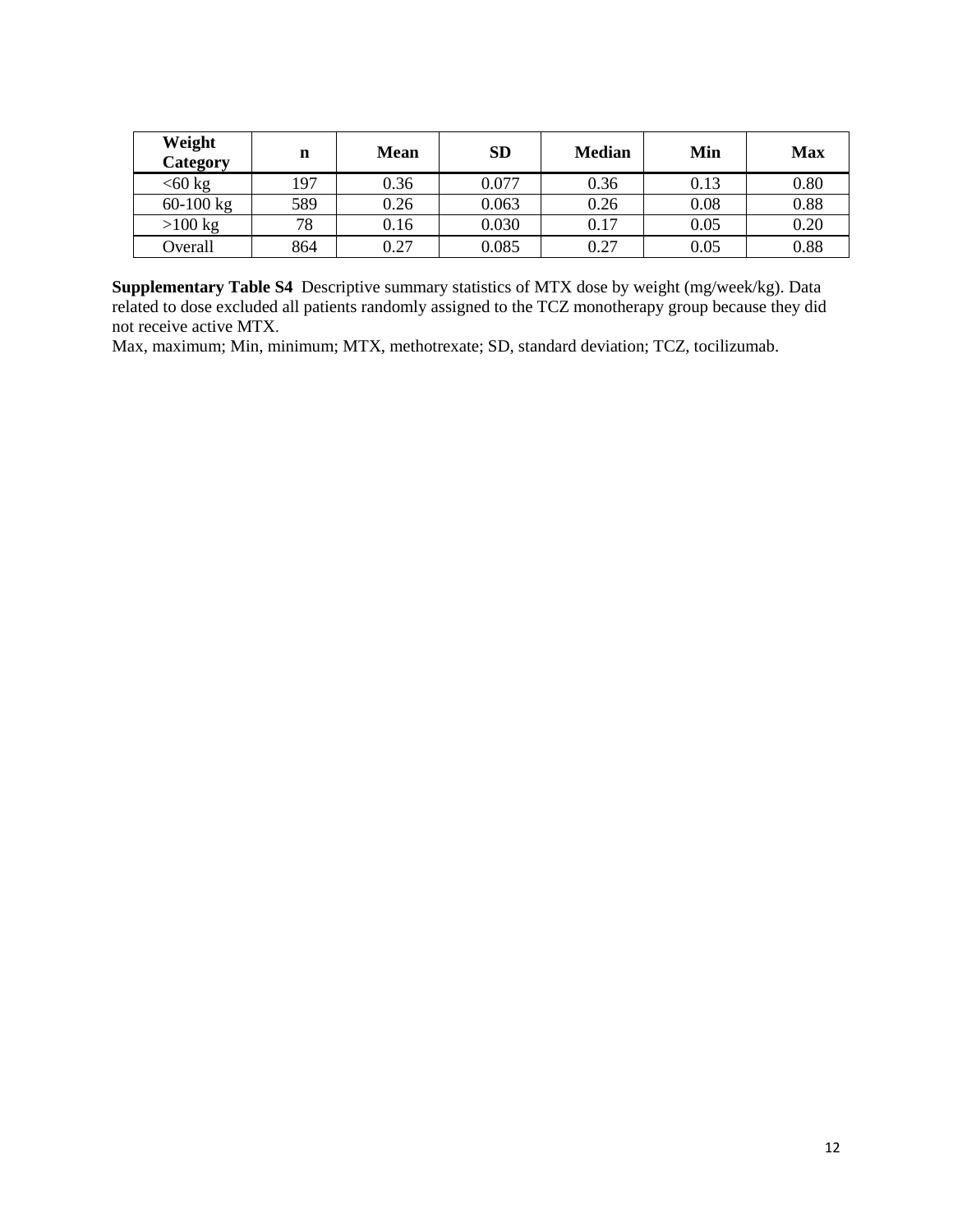| Reference: placebo+MTX<br>n=287 <sup>*</sup>                                           | 4 mg/kg TCZ+MTX<br>$n=288^{\dagger}$                                 | 8 mg/kg TCZ+MTX<br>$n=290^{\ddagger}$  | $8 \text{ mg/kg TCZ + placebo}$<br>$n=292$ |
|----------------------------------------------------------------------------------------|----------------------------------------------------------------------|----------------------------------------|--------------------------------------------|
| DAS28-ESR remission<br>LOCF sensitivity analysis<br>Observed case sensitivity analysis | $2.71$ [1.81, 4.07] <sup>¶</sup><br>2.74 $[1.80, 4.18]$ <sup>1</sup> | 5.01 [3.37, 7.46]<br>5.12 [3.38, 7.76] | $3.78$ [2.54, 5.64]<br>$3.63$ [2.40, 5.49] |

**Supplementary Table S5** Odds ratios from sensitivity analyses of DAS28-ESR remission status at week 24 compared with placebo+MTX (ITT population).

Data are odds ratio [95% CI]. If ESR=0, then ESR=1 is substituted into the DAS28-ESR calculation to enable a non-missing DAS28-ESR. Odds ratios were derived from logistic regression analyses. The stratification factors *region* and *serologic status* were included in the model.

\* n=250 for observed case sensitivity analysis.

 $\text{h}$ =257.

 $\frac{1}{2}n=256$ .

§ n=267 for observed case sensitivity analysis.

 $\approx 0.0001$  vs placebo+MTX after the break in the hierarchically ordered testing sequence.

 $p<0.0001$  vs placebo+MTX.

CI, confidence interval; DAS28, Disease Activity Score using 28 joints; DAS28-ESR remission, DAS28-ESR <2.6; ESR, erythrocyte sedimentation rate; ITT, intent-to-treat;

LOCF, last-observation-carried-forward; MTX, methotrexate; TCZ, tocilizumab.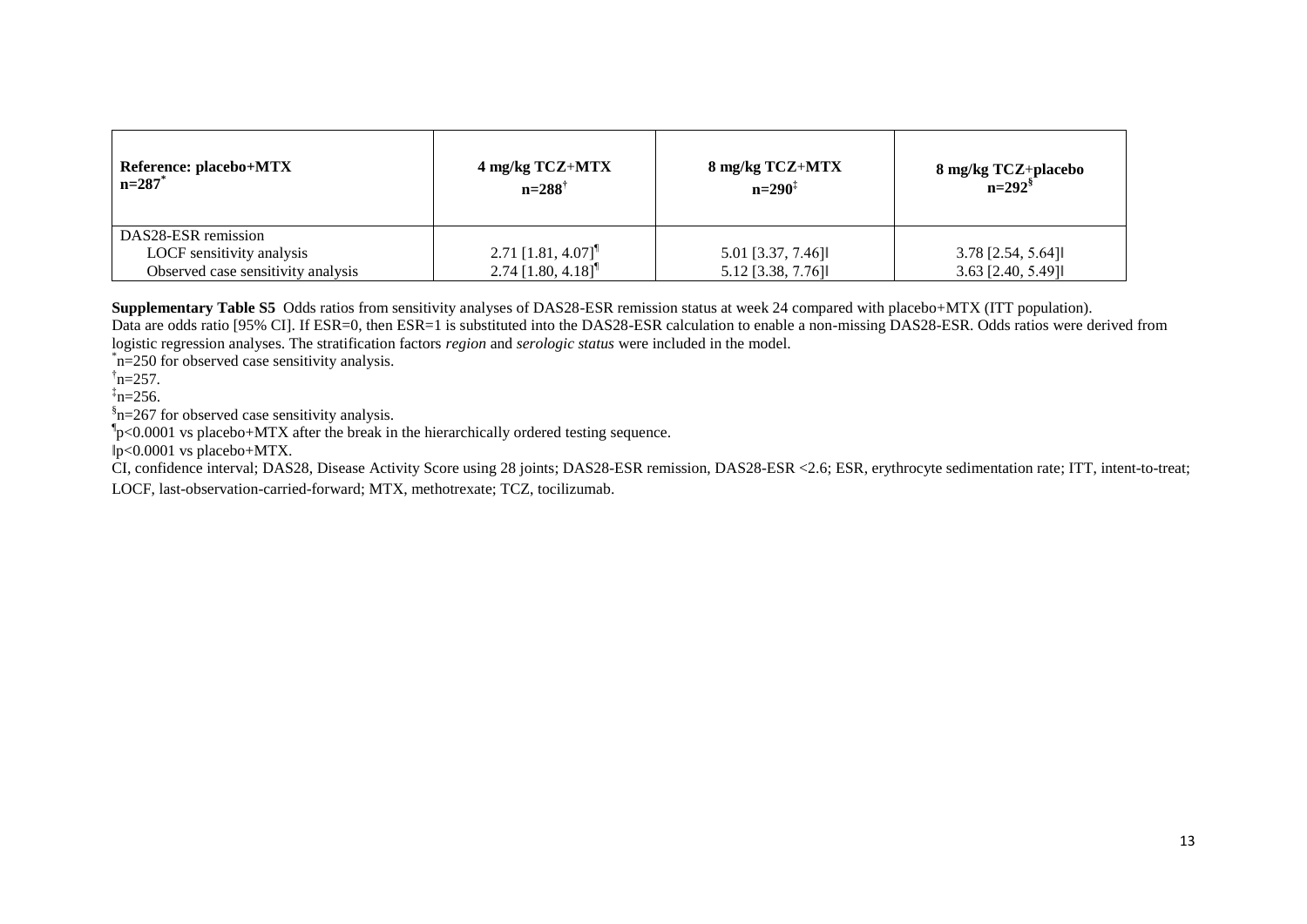|                                                                         | Placebo+MTX<br>$n = 282$ | 4 mg/kg TCZ+MTX<br>$n=289$ | 8 mg/kg TCZ+MTX<br>$n=290$ | 8 mg/kg TCZ+placebo<br>$n=292$ |
|-------------------------------------------------------------------------|--------------------------|----------------------------|----------------------------|--------------------------------|
| Patients with $\geq 1$ event, n (%)                                     |                          |                            |                            |                                |
| All body systems                                                        |                          |                            |                            |                                |
| Patients with $\geq$ 1 AE                                               | 3(1.1)                   | 4(1.4)                     | 3(1.0)                     | 3(1.0)                         |
| Neoplasms benign, malignant and unspecified, including cysts and polyps |                          |                            |                            |                                |
| Basal cell carcinoma                                                    | 0                        | $\boldsymbol{0}$           | 1(0.3)                     | 1(0.3)                         |
| Breast cancer in situ                                                   | $\Omega$                 | $\theta$                   | 1(0.3)                     | $\Omega$                       |
| <b>Breast cancer</b>                                                    | 1(0.4)                   | $\Omega$                   | $1(0.3)^*$                 | $\overline{0}$                 |
| Colon cancer                                                            | $1(0.4)^*$               | $\Omega$                   | $\theta$                   | $\overline{0}$                 |
| Endometrial cancer                                                      | $\overline{0}$           | $1(0.3)^*$                 | $\boldsymbol{0}$           | $\Omega$                       |
| Endometrial cancer stage I                                              | $\overline{0}$           | $\Omega$                   | $\boldsymbol{0}$           | $1(0.3)^*$                     |
| Hepatic neoplasm malignant                                              | $\overline{0}$           | $1(0.3)^*$                 | $\boldsymbol{0}$           | $\Omega$                       |
| Lung neoplasm                                                           | $\Omega$                 | $\Omega$                   | $\boldsymbol{0}$           | $1(0.3)^*$                     |
| Metastatic bronchial carcinoma                                          | $\Omega$                 | $1(0.3)^*$                 | $\Omega$                   | $\Omega$                       |
| Renal cancer stage II                                                   | $\Omega$                 | $1(0.3)^{^*}$              | $\Omega$                   | $\Omega$                       |
| Renal cell carcinoma                                                    | $1(0.4)^*$               | $\theta$                   | $\Omega$                   | $\Omega$                       |
| Total number of AEs                                                     | 3                        | 4                          | 3                          | 3                              |

**Supplementary Table S6** Malignancy AEs by body system and MedDRA preferred term (version 15.0). Multiple occurrences of the same AE in one individual were counted only once.

\* Serious AE.

AE, adverse event; MedDRA, Medical Dictionary for Regulatory Activities; MTX, methotrexate; TCZ, tocilizumab.